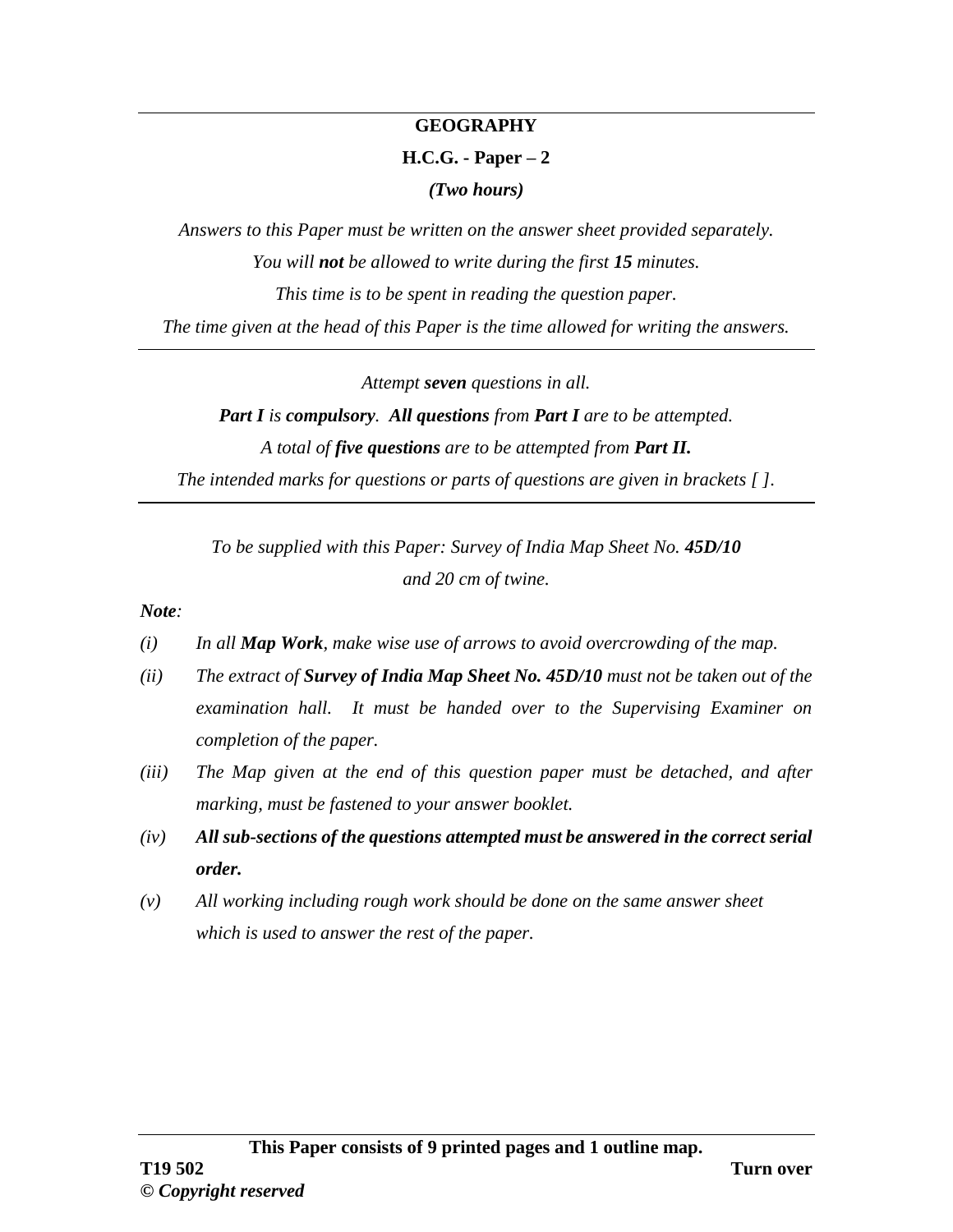## **PART I (30 Marks)**

#### *Attempt all questions from this Part*

## **Question 1**

Study the extract of the **Survey of India** Map sheet No. **45D/10** and answer the following questions:

| (a) | (i) Give the <i>six-figure</i> grid reference for the temple that is located to the <i>south</i><br>west of Pithapura settlement.                          | $\lceil 2 \rceil$ |
|-----|------------------------------------------------------------------------------------------------------------------------------------------------------------|-------------------|
|     | (ii) Give the <i>four-figure</i> grid reference for a <i>settlement</i> where people of the region<br>meet socially and for trade at least once in a year. |                   |
| (b) | What is the <i>pattern of drainage</i> seen in the grid square 2118?<br>(i)                                                                                | $[2]$             |
|     | (ii) What is the <i>pattern of settlement</i> seen in the grid square 1923?                                                                                |                   |
| (c) | What do each of the two numbers (281 printed in black colour and 20 printed in<br>red colour) in the grid square 1818 indicate?                            | [2]               |
| (d) | (i) Name any two <i>man-made</i> features in grid square 2419.                                                                                             | $[2]$             |
|     | (ii) Name any two <i>natural features</i> in grid square 2118.                                                                                             |                   |
| (e) | What is the <i>significance</i> of the following?                                                                                                          | $[2]$             |
|     | <b>Fire line</b> in grid square 2417.<br>(i)                                                                                                               |                   |
|     | (ii) Water body found in grid square 2221.                                                                                                                 |                   |
| (f) | Calculate the <i>area</i> of the region between 16 and 19 Eastings and 18 and 22<br>Northings. Give your answer in kilometre square.                       | $[2]$             |
| (g) | Give a reason for each of the following:                                                                                                                   | $[2]$             |
|     | The water in some of the wells in the north west quarter of the map is <b>not</b> fit<br>(i)<br>for drinking.                                              |                   |
|     | (ii) The region near Anadra and Gulabganj has many causeways.                                                                                              |                   |
| (h) | (i) What is the <i>main means of irrigation</i> used by people living in the area shown<br>on the map?                                                     | [2]               |

(ii) What is the *main occupation* of the people of the region shown on the map?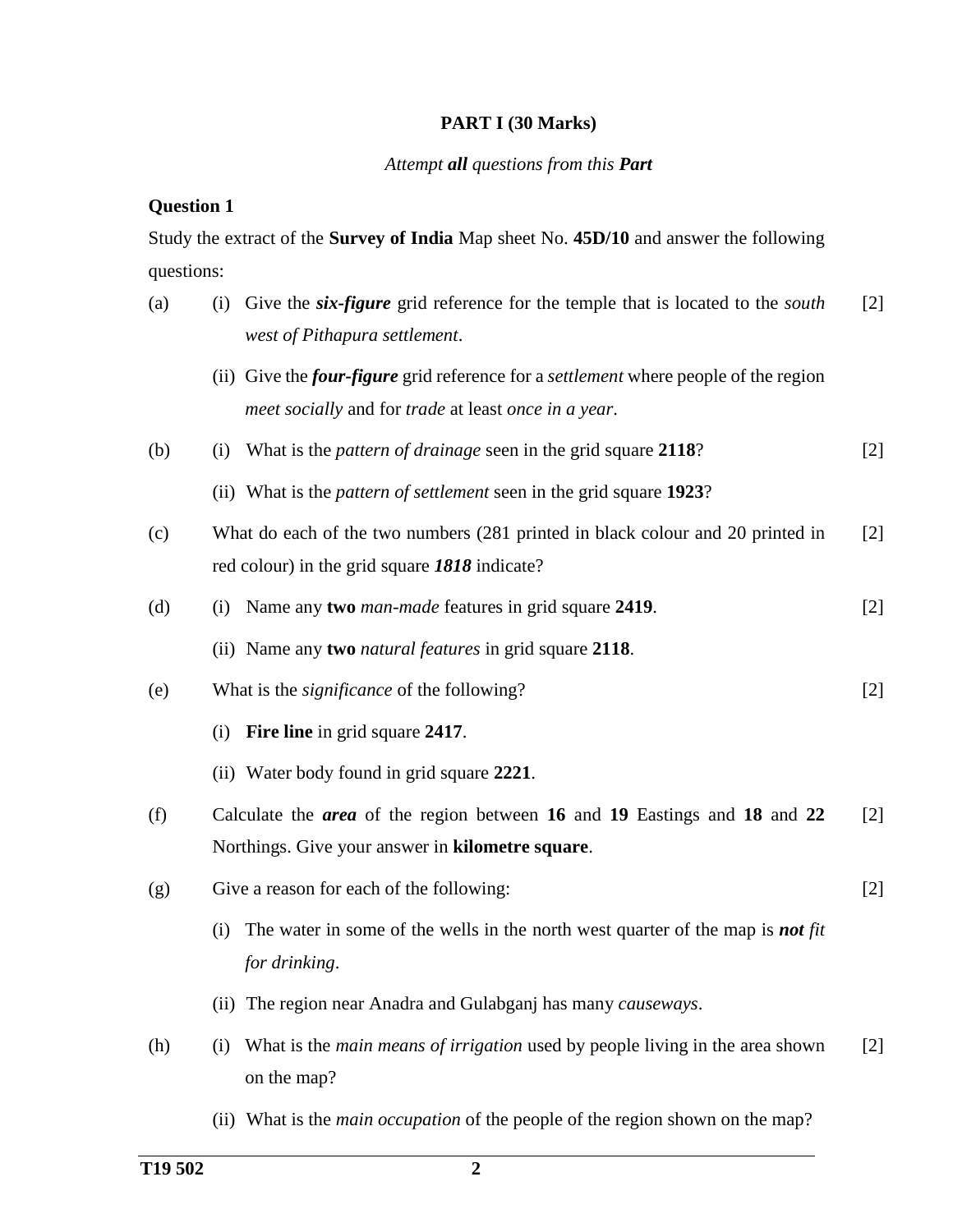| (i) | Which according to you is the <i>most important settlement</i> ? |  |
|-----|------------------------------------------------------------------|--|
|     | Give a reason to support your answer.                            |  |

(j) Name any two *means of transport* used by the people living in the area shown on the map extract. [2]

## **Question 2**

On the outline map of India provided:

| (a) | Shade and label the <i>Gangetic Plain</i> .              | $[1]$ |
|-----|----------------------------------------------------------|-------|
| (b) | Shade and label an area of laterite soil in North India. | $[1]$ |
| (c) | Mark and label the Karakoram Mountains.                  | $[1]$ |
| (d) | Mark and name the <i>Palk Strait</i> .                   | $[1]$ |
| (e) | Shade and label the river Cauveri.                       | $[1]$ |
| (f) | Mark and name <i>Mumbai</i> .                            | $[1]$ |
| (g) | Mark and name the Nathu La Pass.                         | $[1]$ |
| (h) | Mark and name Digboi.                                    | $[1]$ |
| (i) | Shade and name the Deccan Plateau.                       | $[1]$ |
| (j) | Shade and label the river <i>Jhelum</i> .                | $[1]$ |

## **PART II (50 Marks)**

## *Attempt any five questions from this Part*

## **Question 3**

| (a) | (i) What type of wind is ' <i>Monsoon</i> '? What is its direction during summer?    | $[2]$ |
|-----|--------------------------------------------------------------------------------------|-------|
|     | (ii) Mention <b>two</b> characteristics of the <i>Indian monsoon</i> .               |       |
| (b) | With reference to the <i>summer season</i> in India, answer the following questions: | [2]   |
|     | Mention the duration of the summer season in India.<br>(i)                           |       |
|     | (ii) What is the <i>atmospheric pressure condition</i> during summer season over the |       |
|     | central part of India?                                                               |       |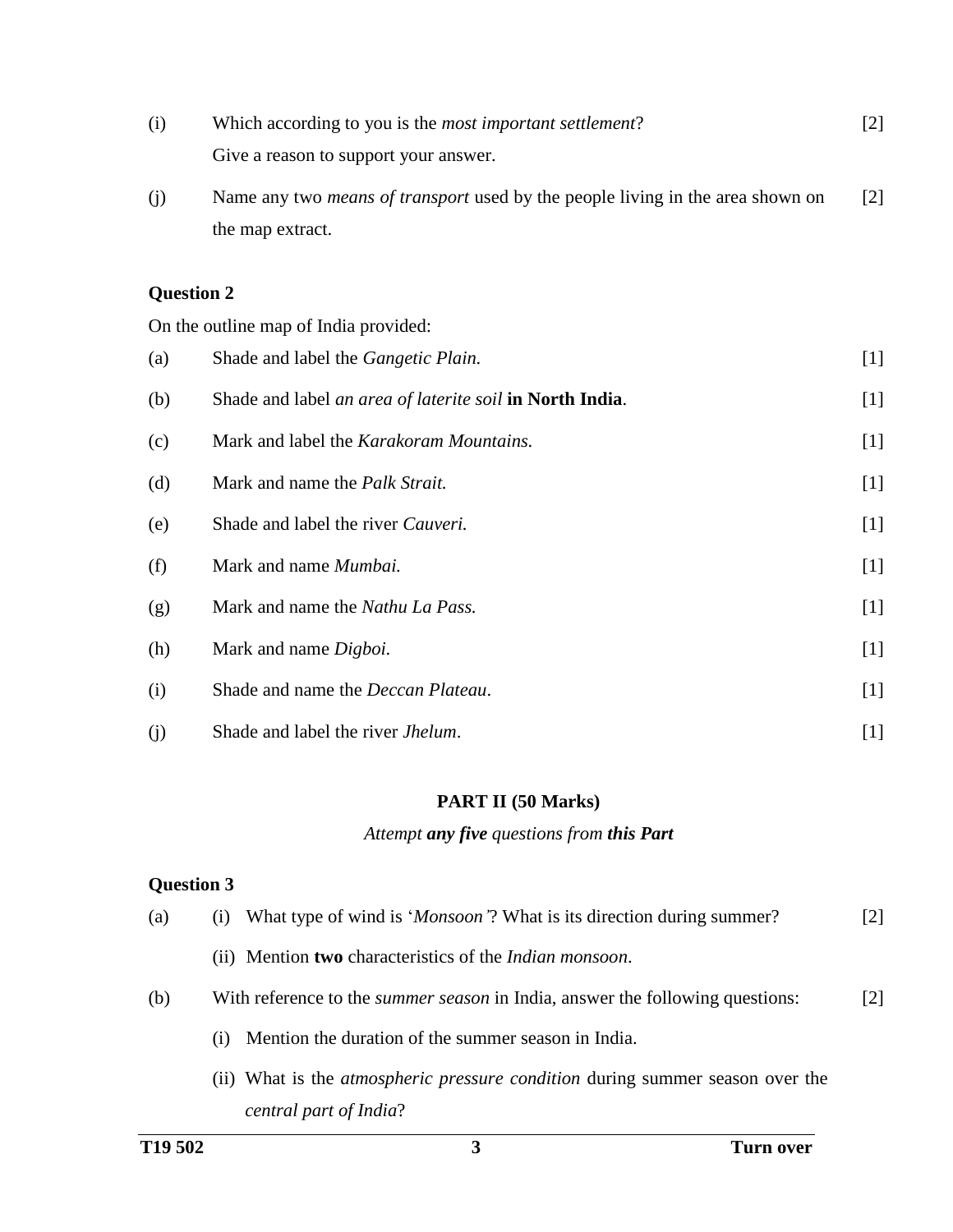- (c) Give a reason for each of the following:
	- (i) *Goa* receives heavier rainfall than *Puducherry*.
	- (ii) *Mawsynram* receives the highest average annual rainfall.
	- (iii) *Mangaluru* is cooler than *Delhi* in summer season.
- (d) Study the data of distribution of temperature and rain for Station X and answer the questions that follow: [3]

[3]

| Month                 | JAN | <b>FEB</b> | <b>MAR</b> | <b>APR</b> | <b>MAY</b> | <b>JUN</b> | JUL | <b>AUG</b> | <b>SEP</b> | <b>OCT</b> | <b>NOV</b> | <b>DEC</b> |
|-----------------------|-----|------------|------------|------------|------------|------------|-----|------------|------------|------------|------------|------------|
| Temp.<br>$\circ$<br>◡ | 10  |            | 23         | 35         | 39         | 42         | 40  | 33         | 30         | 25         |            |            |
| Rainfall<br>Cm        | ⌒   |            |            |            |            | 62         | 71  | 81         | 59         |            |            |            |

- (i) Is Station X in the *coastal area* **or** in the *interior* of the country?
- (ii) Calculate the *total annual rainfall* for Station X.
- (iii) Name the *wind* that brings **most** of the rainfall to Station X.

#### **Question 4**

- (a) (i) Name the Indian soil which is formed due to the *weathering of basic igneous rocks.* (ii) Name *two states* of India where this type of soil is found. [2] (b) Name the following: (i) An important *transported soil* of India. (ii) Soil that is *rich in iron oxide*. [2] (c) Give a geographical reason for each of the following: (i) *Terrace farming* is an ideal soil conservation method for *hilly regions*. [3]
	- (ii) *Dry farming* is preferred in areas with *red soil*.
	- (iii) *Wind* is a common agent of soil erosion in *arid regions*.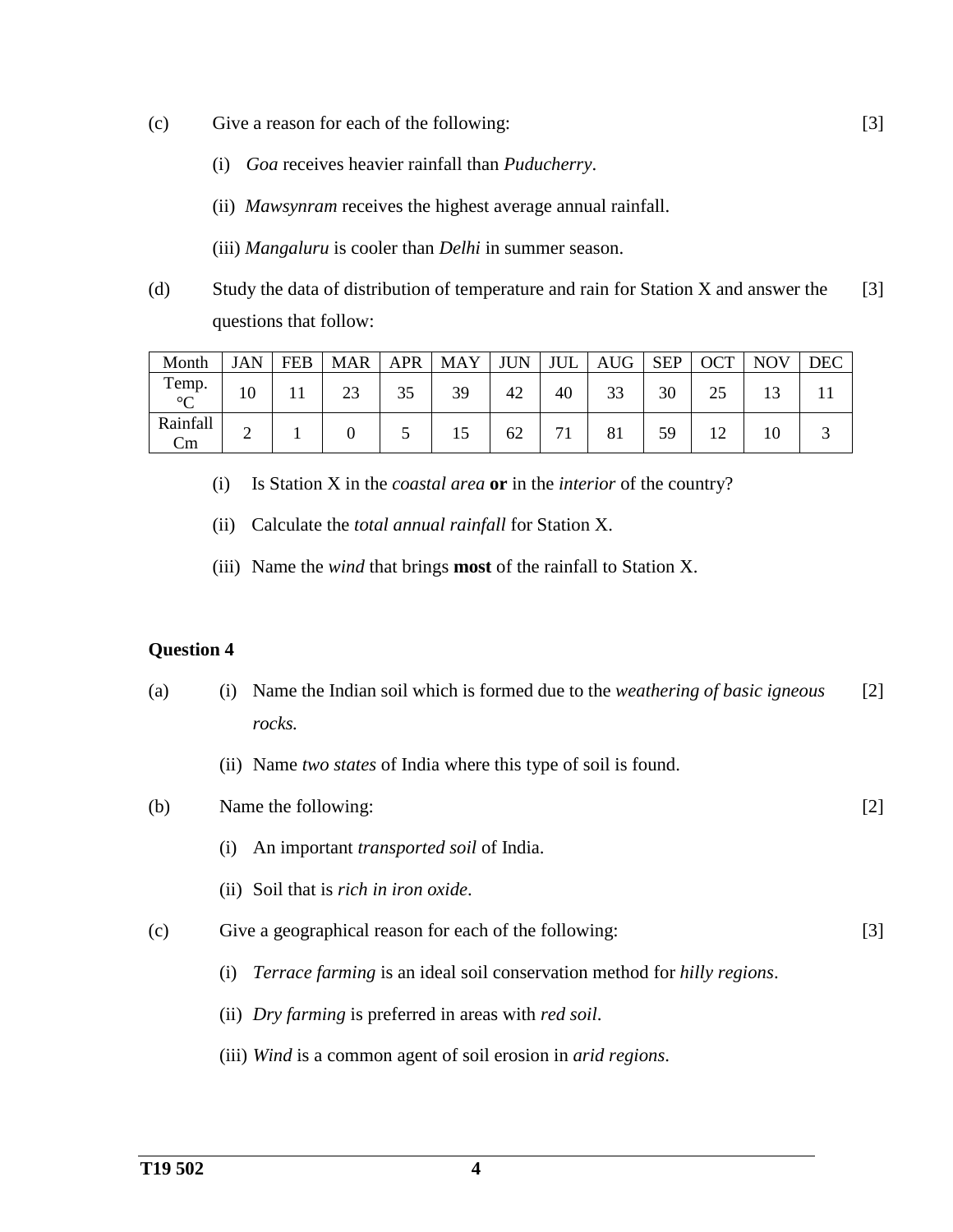- (d) Briefly answer the following:
	- (i) Mention one way in which *man* is responsible for soil erosion.
	- (ii) How can deepening of the river bed help in preventing soil erosion?
	- (iii) Mention a physical characteristic of Laterite soil.

#### **Question 5**

| (a) | Give two reasons to explain as to why we need to conserve our forest resource. | [2] |
|-----|--------------------------------------------------------------------------------|-----|
|     |                                                                                |     |

- (b) (i) Mention *two* conditions required for the growth of *Littoral Forest*. [2]
	- (ii) State **one characteristic** feature of the forest found in the *Nilgiri Hills*.
- (c) (i) Give **two reasons** to explain as to why the *Tropical Evergreen Forests* are difficult to exploit for *commercial purpose*. [3]
	- (ii) Name any **two trees** found in Tropical Evergreen forests.
- (d) Briefly explain each of the following:
	- (i) The trees in the Tropical Desert Forest have *stunted growth*.
	- (ii) There is a *gradual increase* in the forest cover in India in recent times.
	- (iii) The trees in *Monsoon Deciduous forests*, shed their leaves for about 6-8 weeks during March and April.

## **Question 6**

- (a) *"The modern means of irrigation are gaining popularity."* Give **two reasons** to justify this statement. [2]
- (b) Mention **two factors** that favour the development of tube well irrigation in Punjab. [2]
- (c) Give a reason for each of the following:
	- (i) Most of the South Indian states are *not suitable for development of canal irrigation*.
	- (ii) There is an urgent need for *water conservation* in India.
	- (iii) Development of irrigation is essential for the *growth of the agriculture* sector of India.

[3]

[3]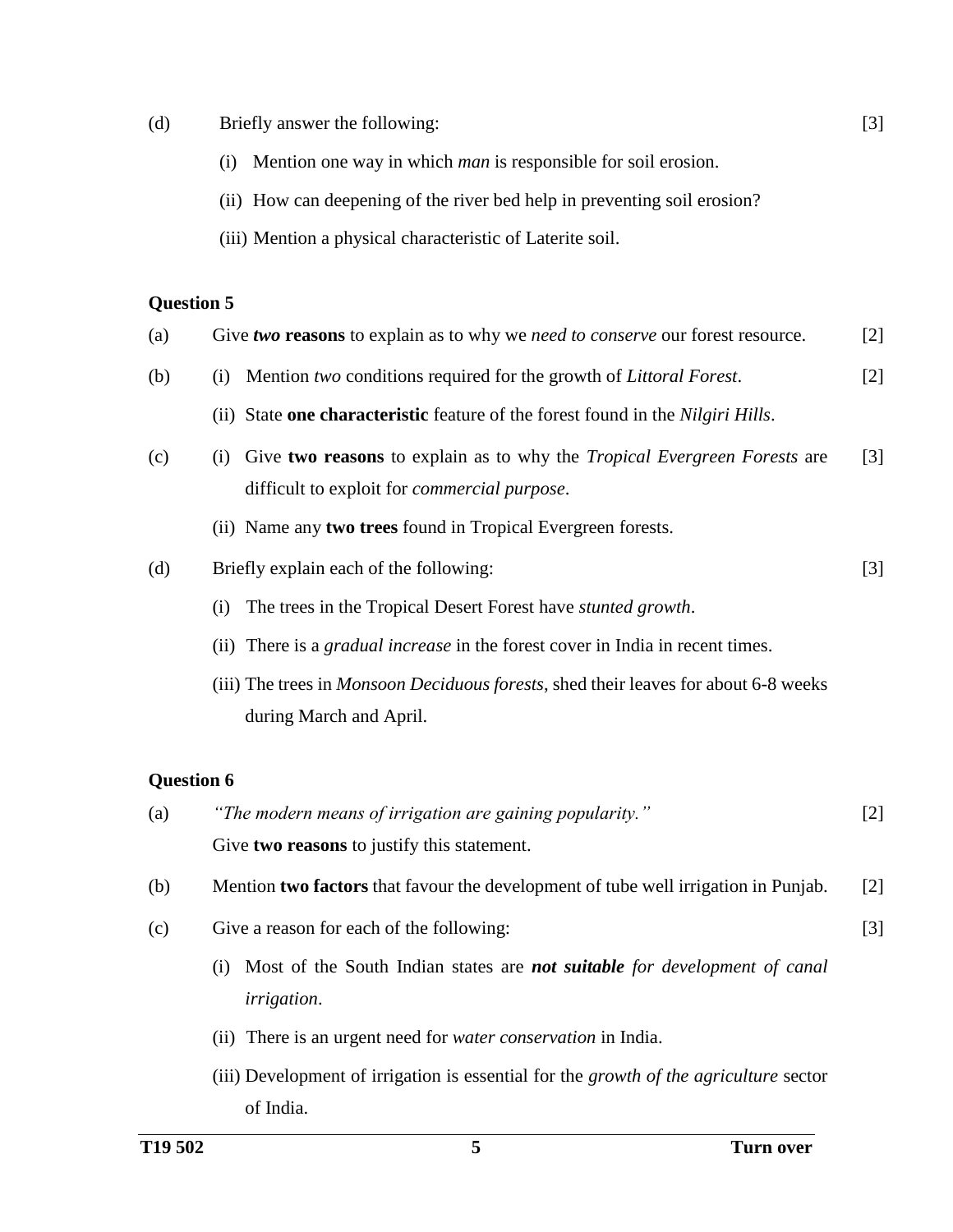| (d)               | Briefly explain the following terms:                                                             | $[3]$             |
|-------------------|--------------------------------------------------------------------------------------------------|-------------------|
|                   | Inundation canal.<br>(i)                                                                         |                   |
|                   | (ii) Rooftop rainwater harvesting.                                                               |                   |
|                   | (iii) Surface water.                                                                             |                   |
| <b>Question 7</b> |                                                                                                  |                   |
| (a)               | Give two advantages of using <i>bio-gas</i> as a source of power.                                | $[2]$             |
| (b)               | Name the following:                                                                              | $[2]$             |
|                   | A metallic mineral for which the <i>Balaghat</i> district of Madhya Pradesh is<br>(i)<br>famous. |                   |
|                   | (ii) The multi-purpose project based on the River Sutlej.                                        |                   |
| (c)               | Give a reason for each of the following:                                                         | $[3]$             |
|                   | <b>Odisha</b> has benefitted greatly from the <b>Hirakud project</b> .<br>(i)                    |                   |
|                   | (ii) Copper is used to make electric wires.                                                      |                   |
|                   | (iii) India's location is advantageous for the generation of <b>solar power</b> .                |                   |
| (d)               | Briefly answer the following:                                                                    | $[3]$             |
|                   | Name a <i>mineral</i> used to generate <i>nuclear power</i> .<br>(i)                             |                   |
|                   | (ii) Why is <i>petroleum</i> often referred to as "liquid gold"?                                 |                   |
|                   | (iii) State one disadvantage of using coal as a source of power.                                 |                   |
| <b>Question 8</b> |                                                                                                  |                   |
| (a)               | Mention two steps taken by the government to boost agricultural production in<br>India.          | $\lceil 2 \rceil$ |
| (b)               | Name two varieties of millet grown in India.<br>(i)                                              | $[2]$             |

(ii) What is the soil requirement for growing millet?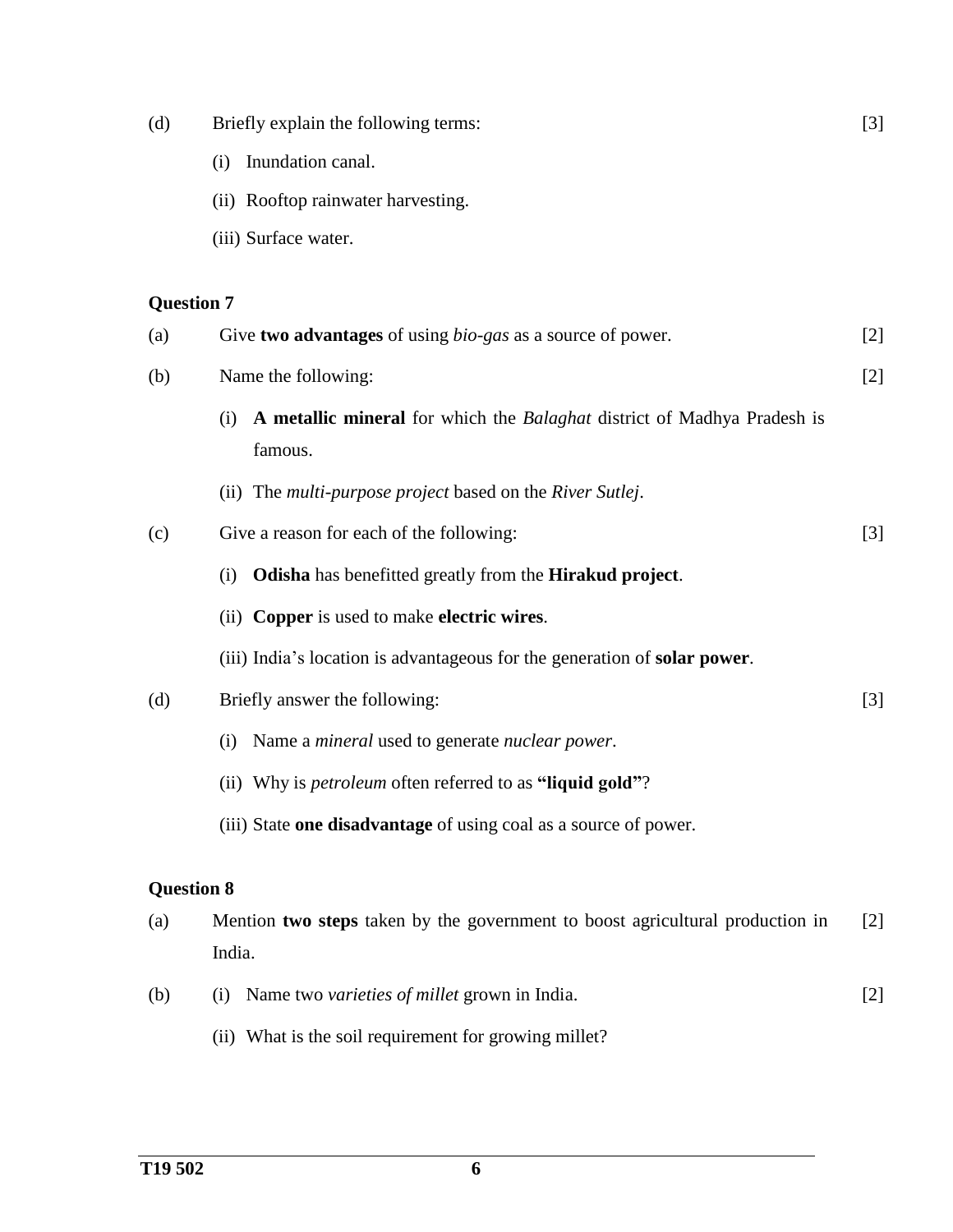(c) Study the picture given below and answer the questions that follow:



- (i) Mention the *climatic condition* that is suitable for the cultivation of this crop.
- (ii) Name the *state* that produces the *largest amount* of this crop.
- (iii) In which *cropping season* is this crop grown in India?
- (d) Give a geographical reason for each of the following:
	- (i) Cultivation of *wheat is* confined to the *northern part of India*.
	- (ii) Practicing *mixed farming* gives *security* to farmers.
	- (iii) *Ratoon* cropping is *gaining popularity* among sugarcane cultivators.

#### **Question 9**

- (a) Where do the following *iron and steel plants* get their supply of *iron ore* from*?* [2]
	- (i) Bhilai Iron and Steel Plant.
	- (ii) Vishakhapatnam Steel Plant.
- (b) *'Karnataka has developed as an important state for the growth of the Silk industry.'* Give **two reasons** to justify the statement. [2]
- (c) With reference to *sugar industries* answer the following questions: [3]
	- (i) Why should these industries *be located close to* the sugarcane growing areas?
	- (ii) Name *two by-products* of the sugar industry.
	- (iii) Mention *one leading* sugar producing state *in North India* and *one in South India.*

[3]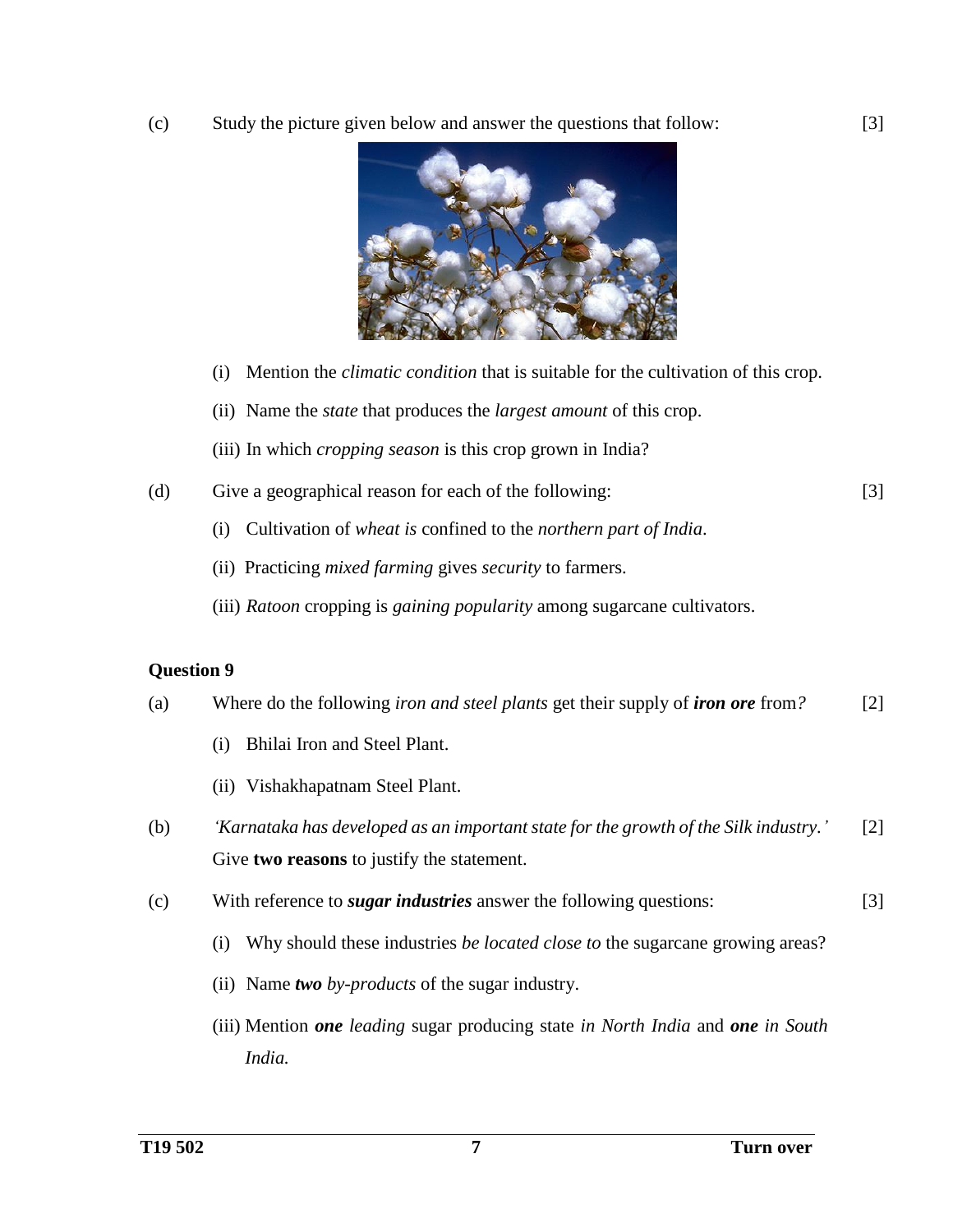| (d)                | Give a reason for each of the following:                                                                                       | $\lceil 3 \rceil$ |
|--------------------|--------------------------------------------------------------------------------------------------------------------------------|-------------------|
|                    | Ahmedabad is an important <i>cotton textile</i> producing centre in India.<br>(i)                                              |                   |
|                    | (ii) Cottage industries are significant for our economy                                                                        |                   |
|                    | (iii) Petrochemical industries are usually located close to the oil refineries.                                                |                   |
| <b>Question 10</b> |                                                                                                                                |                   |
| (a)                | "Roadways are an important means of transport in India".                                                                       | $\lceil 2 \rceil$ |
|                    | Give two reasons to justify the statement.                                                                                     |                   |
| (b)                | Why are South Indian rivers <i>not ideal</i> for the inland water transport?<br>(i)                                            | $\lceil 2 \rceil$ |
|                    | (ii) Mention <i>one advantage</i> of coastal shipping.                                                                         |                   |
| (c)                | Give a reason for each of the following:                                                                                       | [3]               |
|                    | Nearly seventy <i>percent</i> of Indians <i>do not</i> use air transport.<br>(i)                                               |                   |
|                    | (ii) A well-developed transport network is important for industrial growth.                                                    |                   |
|                    | (iii) Water transport is not as popular as land transport in India.                                                            |                   |
| (d)                | "The railway is an important means of transport as compared to airways."<br>(i)<br>State two reasons to support the statement. | $\lceil 3 \rceil$ |
|                    | (ii) Mention one disadvantage of rail transport.                                                                               |                   |
| <b>Question 11</b> |                                                                                                                                |                   |
| (a)                | What impact does the waste accumulation have on the following?                                                                 | $[2]$             |
|                    | Quality of air around us.<br>(i)                                                                                               |                   |
|                    | (ii) Quality of water around us.                                                                                               |                   |
| (b)                | Mention two ways in which the decomposition of waste in open areas can affect<br>human health.                                 | $\lceil 2 \rceil$ |
| (c)                | What can an individual do to <i>reduce</i> waste at home?<br>(i)                                                               | $[3]$             |
|                    | (ii) Why must <i>segregation</i> of waste be done before disposal?                                                             |                   |
|                    | (iii) How has <i>composting</i> proven to be a great help in managing waste?                                                   |                   |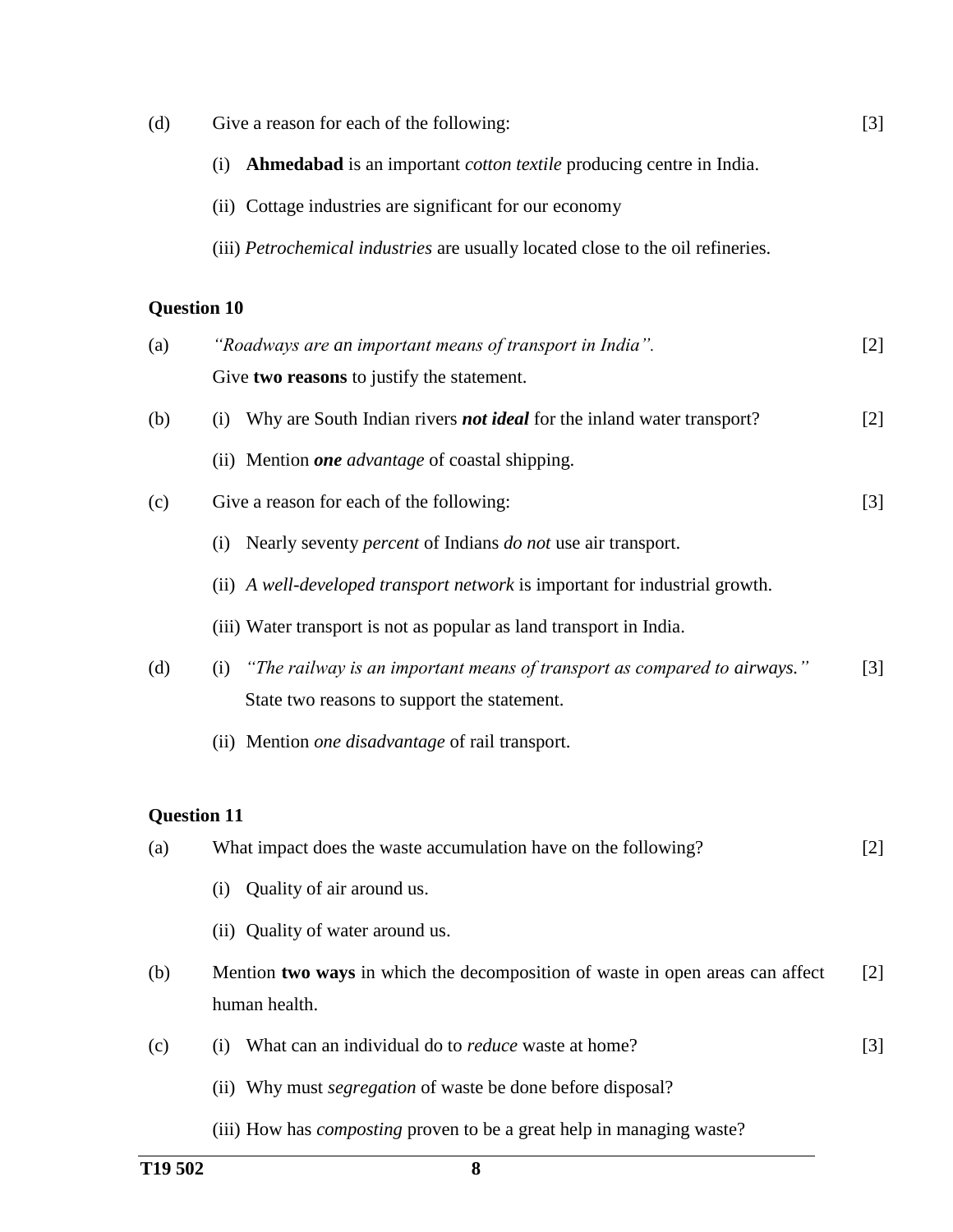- (d) Give a reason for each of the following:
	- (i) Trees must be planted in the industrial areas.
	- (ii) Chemical fertilizers must be replaced by organic manure.
	- (iii) Plastic and polythene products must be banned.